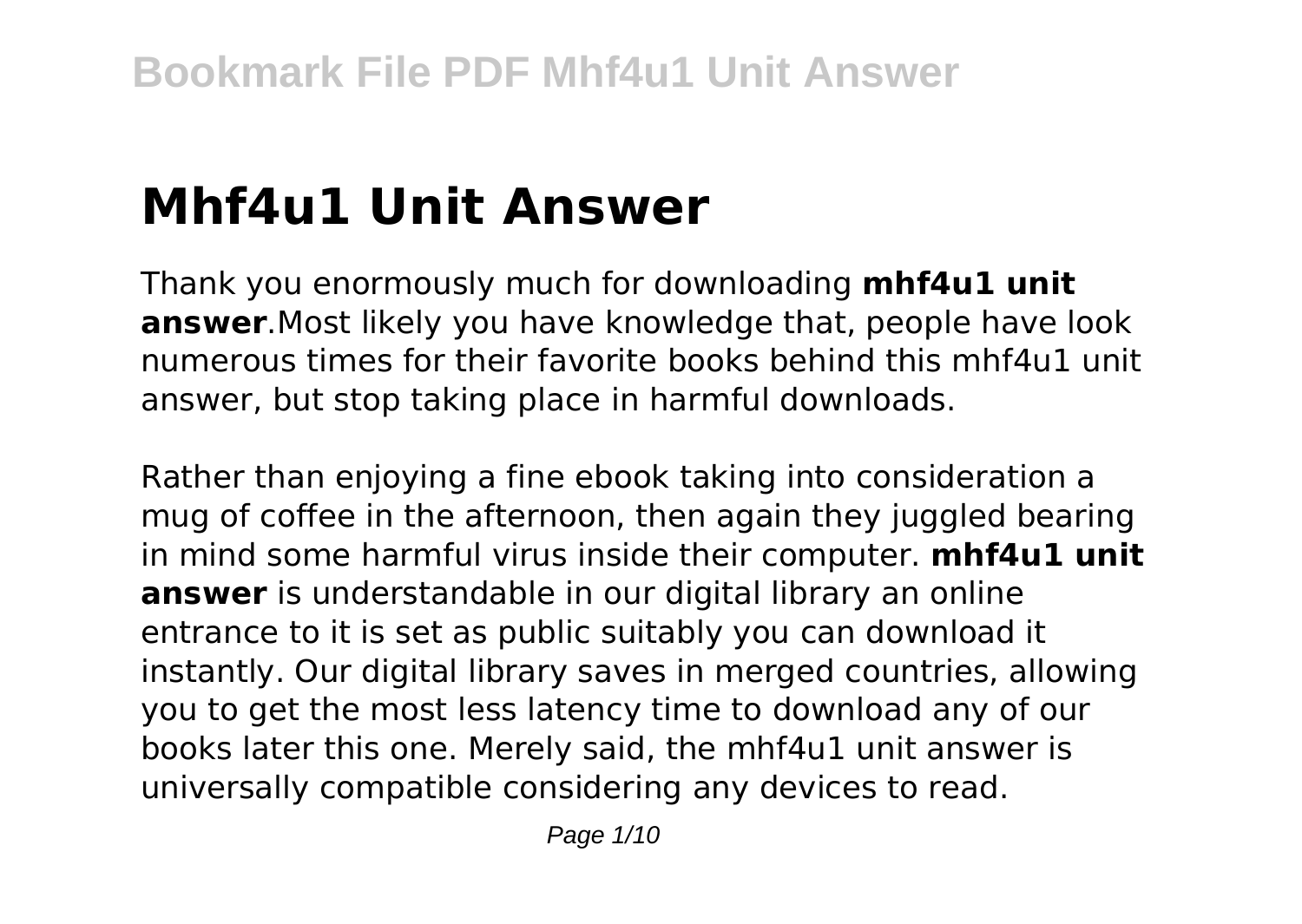Finding the Free Ebooks. Another easy way to get Free Google eBooks is to just go to the Google Play store and browse. Top Free in Books is a browsing category that lists this week's most popular free downloads. This includes public domain books and promotional books that legal copyright holders wanted to give away for free.

#### **Mhf4u1 Unit Answer**

Name MHF4U1 Unit 1: Polynomial Functions KIU 120 APP lLo coM TH Ito LIFE LINE5 tr Phone El Notebook tr go/5o Multiple Choice ldentify the choice that best completes the stotement or onswers the question.

## **test-1-solutions - Name MHF4U1 Unit 1 Polynomial Functions ...**

Click on a unit to the left to find handouts, lessons and extra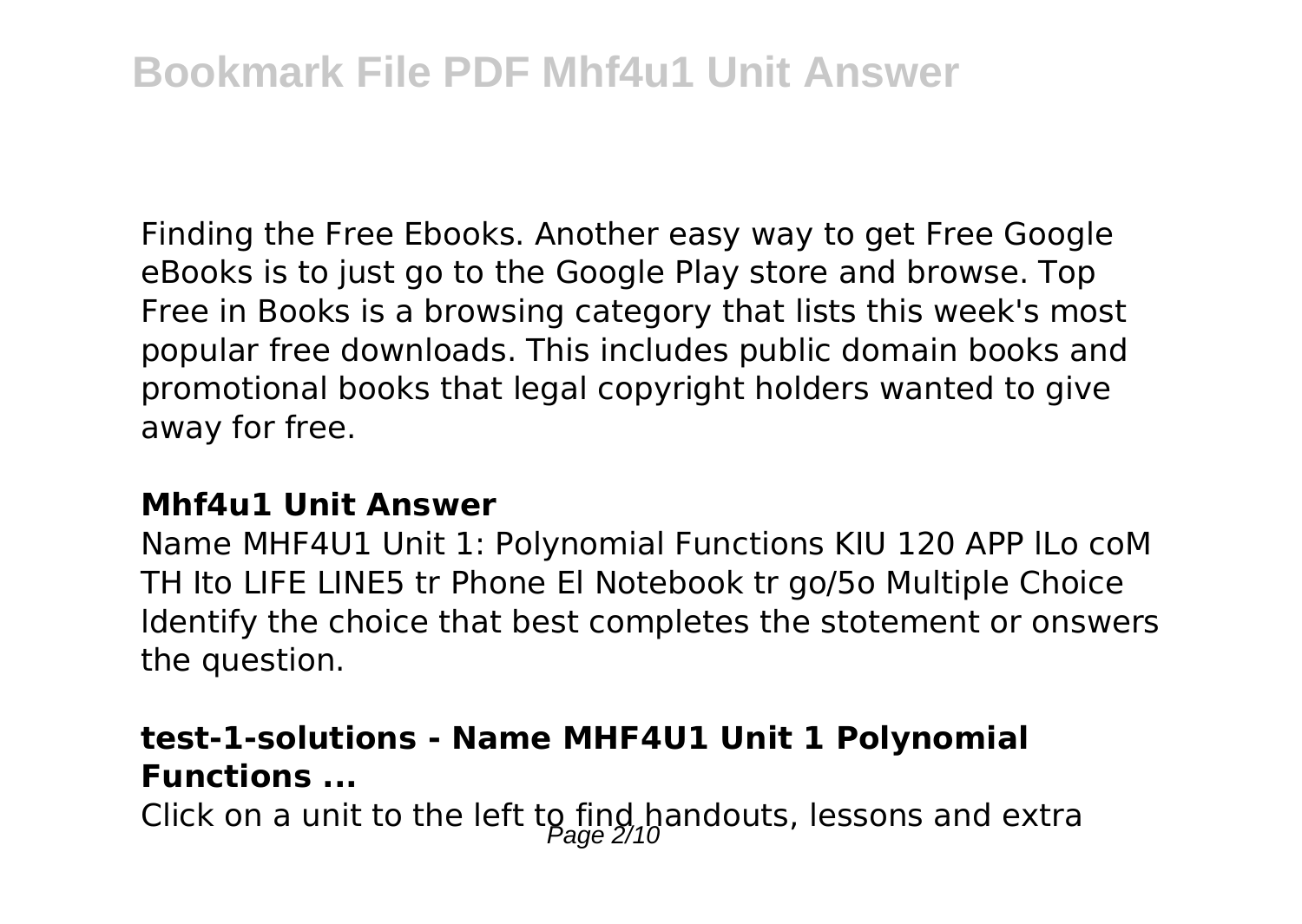practice materials. MHF4U1 Thomas A. Blakelock High School  $\sim$ 1160 Rebecca Street  $\sim$  Oakville, Ontario  $\sim$  L6L 1Y9  $\sim$  (905) 827 1158

#### **MHF4U1 - Grade 12 Advanced Functions**

Unit 3 - Rational Functions and Equations. Unit 4 - Trigonometric Functions. Unit 5 - Trigonometric Equations. Unit 6 - Exponential and Logarithmic Functions and Equations. Unit 7 - Combinations of Functions. Sitemap. Course Information > Course Outline. Selection File type icon File name Description

#### **Course Outline - MHF4U1 - Grade 12 Advanced Functions**

Mhf4u1 Unit Answer mhf4u1 unit answer MPJNS-MHF4U1-ASSIGNMENT CHAPTER 2 A Short Answer 29 a) Use long division to divide  $x3 + 3x2 - 7$  by  $x + 2$  Express the result in quotient form b) Identify any restrictions on the variable c) Write the corresponding statement that can be used to check the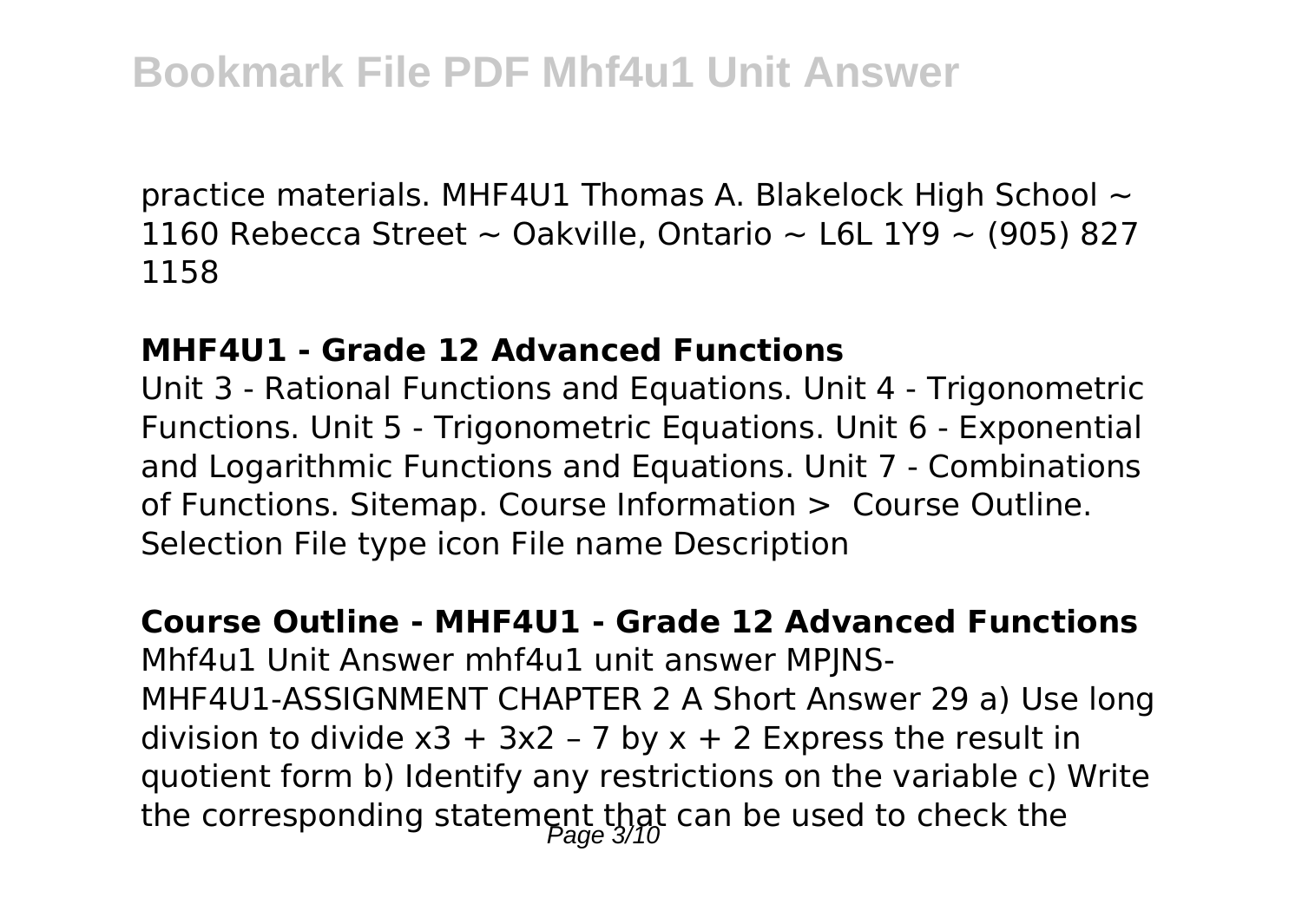division d) Verify your answer 30 Factor fully [EPUB] Mhf4u1 Unit Answer

#### **Mhf4u1 Unit Answer - modapktown.com**

Identify the choice that best completes the statement or answers the question. 2. Given a function of the form  $y = a[k(x - d)]n$  $+ c$ , where  $k > 0$ , the transformation that occurs by changing the value of k is. a. a horizontal stretch or compression c. a vertical translation b. a vertical stretch or compression d. a reflection in the . x-axis

## **MPJNS-MHF4U1-ASSIGNMENT CHAPTER 1B**

Note: Just like the last assignment, question #33-41 involve short/long answer responses. Some of these questions may take up a whole page to write out (especially if you write out your answers out neatly). Please write your answers in a neat and legible fashion so that not  $\frac{\partial n}{\partial q}$  can I mark it, but you will also be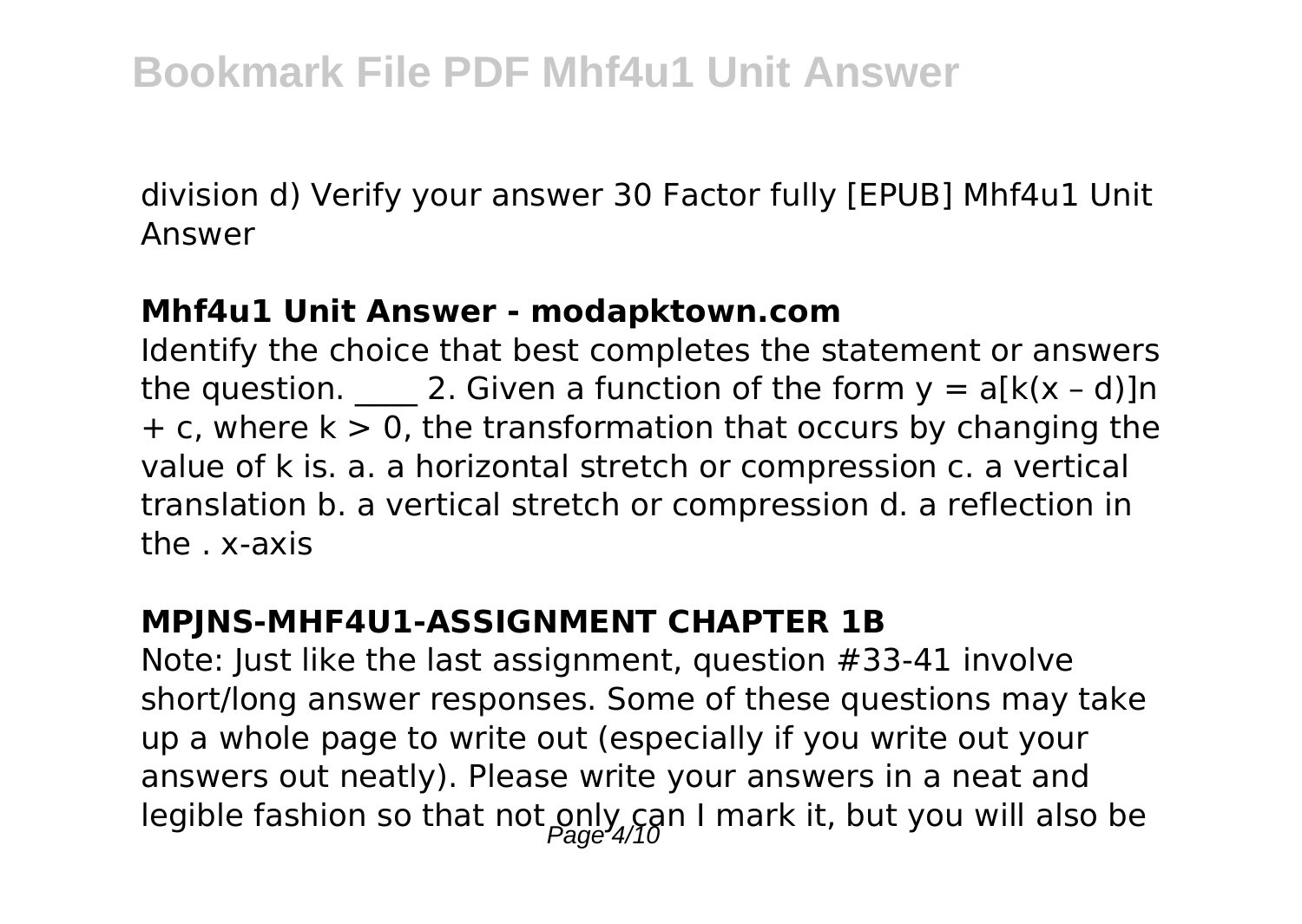able to refer

## **MHF4U1-ASSIGNMENT CHAPTER 6 NAME:**

MHF 4U1 Past Tests (Fall 2010-11) Test 1 Polynomial Functions Test 2 Working with Polynomials Test 3 Rational Functions Test 4 Trigonometry Part 1 Test 5 Trigonometry Part 2 Test 6 Logs and Exponentials MHF 4U1 Test Solutions (Fall 2011) Test 1 Solutions Test 2 Solutions Test 3 Solutions MHF 4U1 Test Solutions (Winter 2013)…

## **Past Tests | Advanced Functions 12**

40. Amit has designed a rectangular storage unit to hold large factory equipment. His scale model has dimensions 1 m by 2 m by 4 m. By what amount should he increase each dimension to produce an actual storage unit that is 9 times the volume of his scale model? MPJNS-MHF4U1-ASSIGNMENT CHAPTER 2 A. Answer Section. TRUE/FALSE. 1. Page 5/10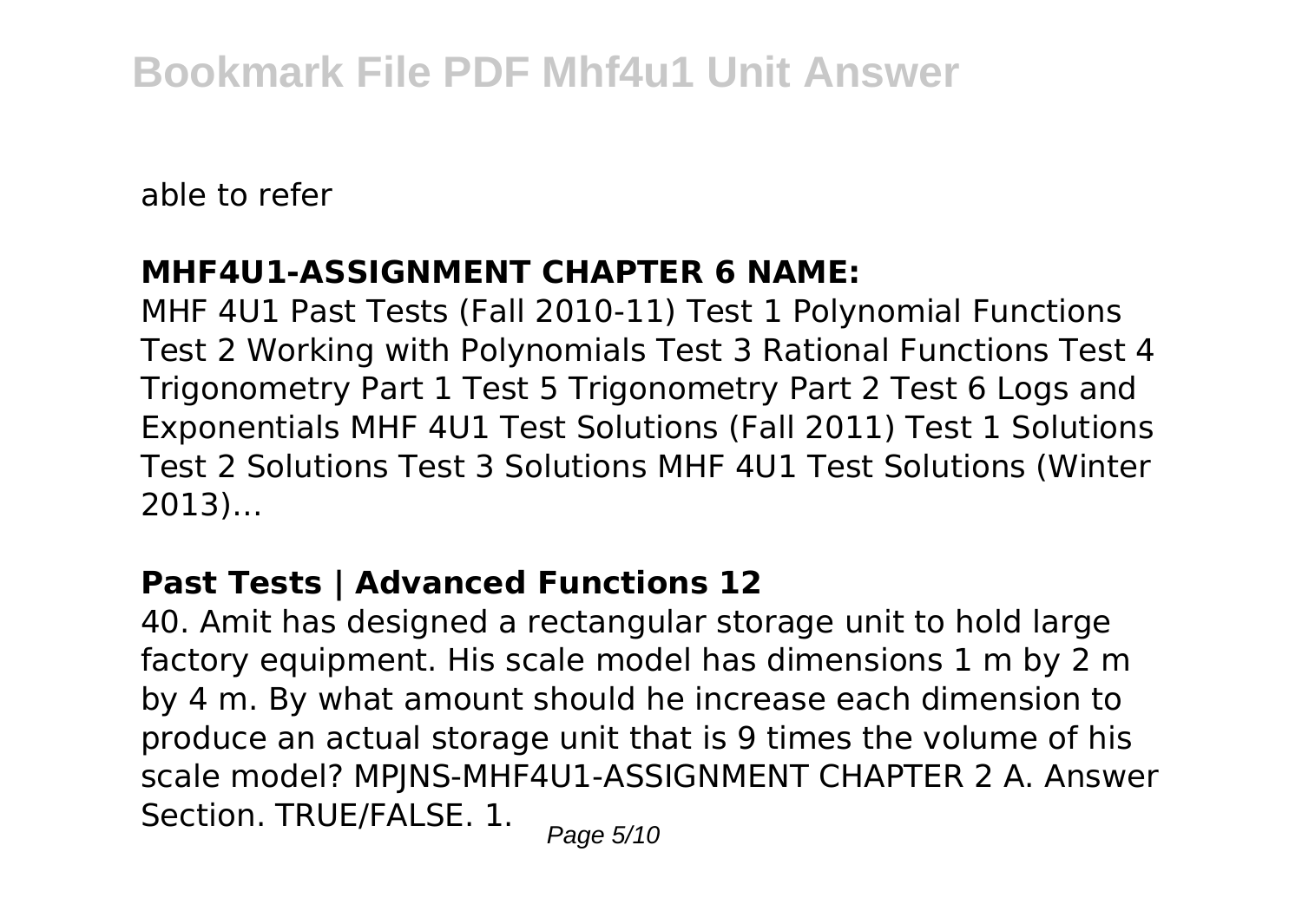# **MPJNS-MHF4U1-ASSIGNMENT CHAPTER 2 A**

Identify the choice that best completes the statement or answers the question. 4. Which of the following is the reciprocal of a linear function? a. c. b. d. \_\_\_\_ 5. Which of the following is the reciprocal of a quadratic function? a. c. b. d. none of the above

6. Which of the following has a horizontal asymptote at ? a.  $c \cdot b \cdot d$  all

# **MHF4U1- ASSIGNMENT CHAPTER 3 A - WordPress.com**

MHF4U – Grade 12 Functions. Welcome to functions! I look forward to a great semester with you. Please print off the lessons in advance of class to make note taking easier.

## **MHF4U - Grade 12 Functions | Mr. Emmell @ WCSS**

Lesson 2 – Prerequisite skills – last two examples answers Lesson 3 - Review of Functions Note: Lesson 3's homework is more of a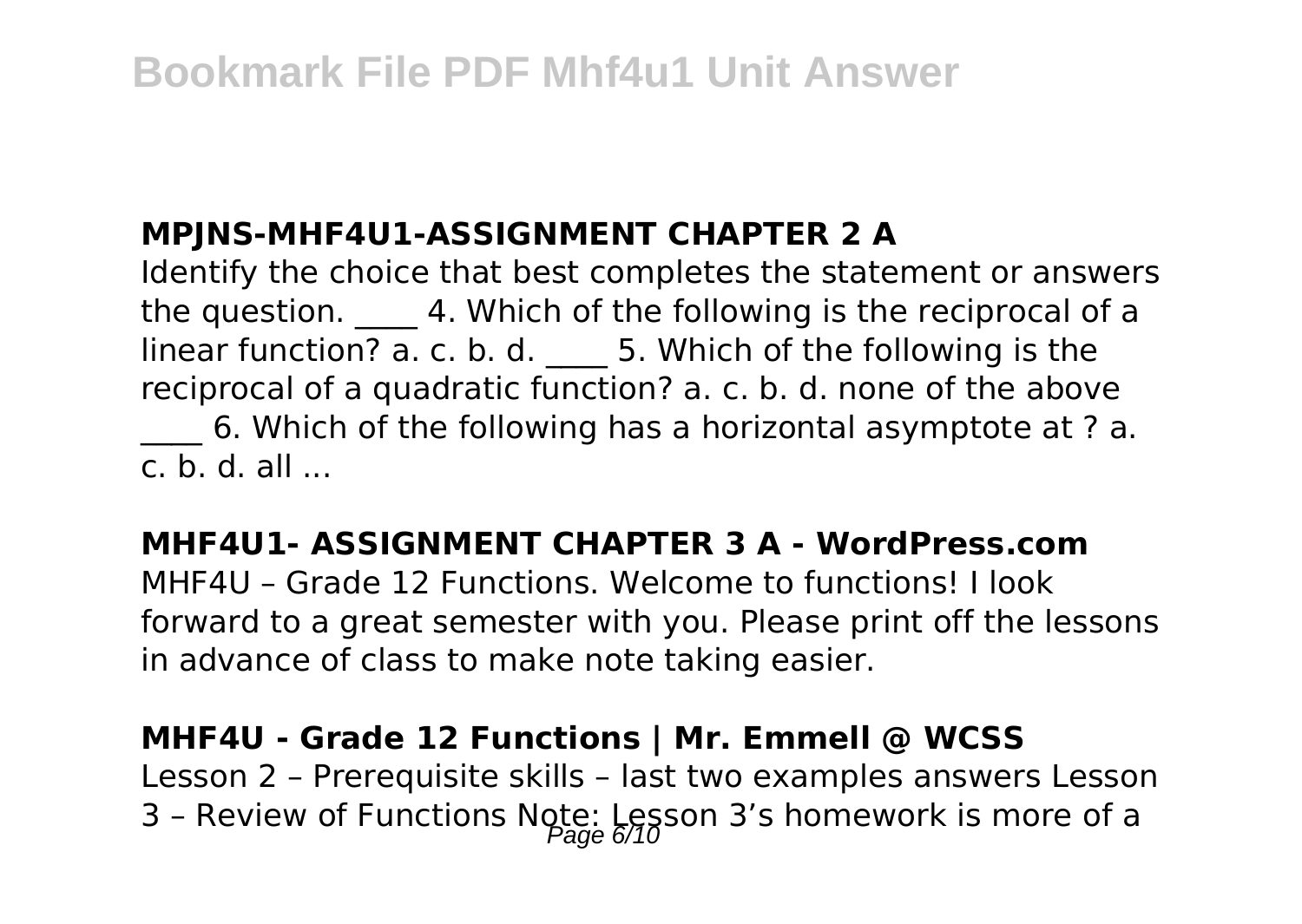review from last year than what we covered today.

## **MHF4U – Unit 1 | lkueh**

Access Free Mhf4u1 Unit Answer... mhf4u1-a1 (These are your RAW marks, the purpose is for you to check that your marks were input correctly. The percentage there is just for your own reference, there might be adjustment of the weightings at the end of the semester.) MHF4U - University of Toronto Expand the expression. x2y 34 logŽ 5z x e Condense the

#### **Mhf4u1 Unit Answer - hudan.cz**

MHF4U1-ASSlGNMENT CHAPTER 6 17 The function y is a. reflected in the x-axis b. reflected in the y-axis 18 The function y— log4x— 3eis 1 compressed horizontally by a factor of stretched horizontally by a factor of NAME: c. translated down 1 unit d. translated left 3 units c. translated right 3 units d. translated left 3 units  $10$   $_{Paqe}$   $7/10$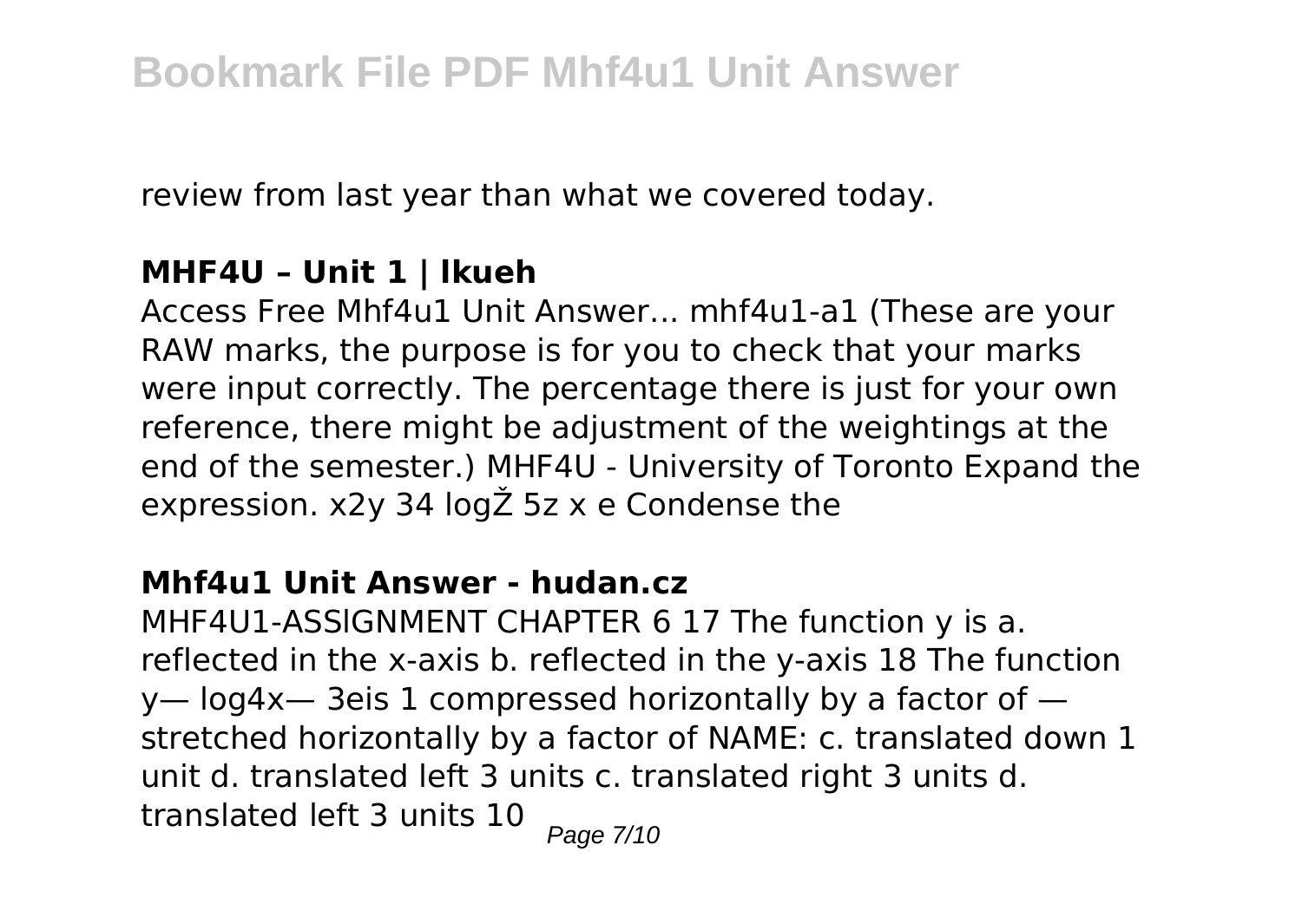#### **Mr.Choi's Resources - Home**

MHF4U Unit 5 Trigonometric Functions Review MHR Answers - Duration: 45:55. AlRichards314 1,185 views. 45:55

## **MHF4U Unit 4 Test Review Solutions Trigonometry**

Short Answer 8. The table below is used to find the instantaneous rate of change of at the point (1, 16). Use the table to find the best estimate for this value. Interval Average Rate of Change, 9. The position of a particle is given by the function . Find the average rate of change in distance with respect to time over the first 8 seconds. 10.

## **MHF4U T1 Rate of Change Questions**

mhf4u1-a1 (These are your RAW marks, the purpose is for you to check that your marks were input correctly. The percentage there is just for your own reference, there might be adjustment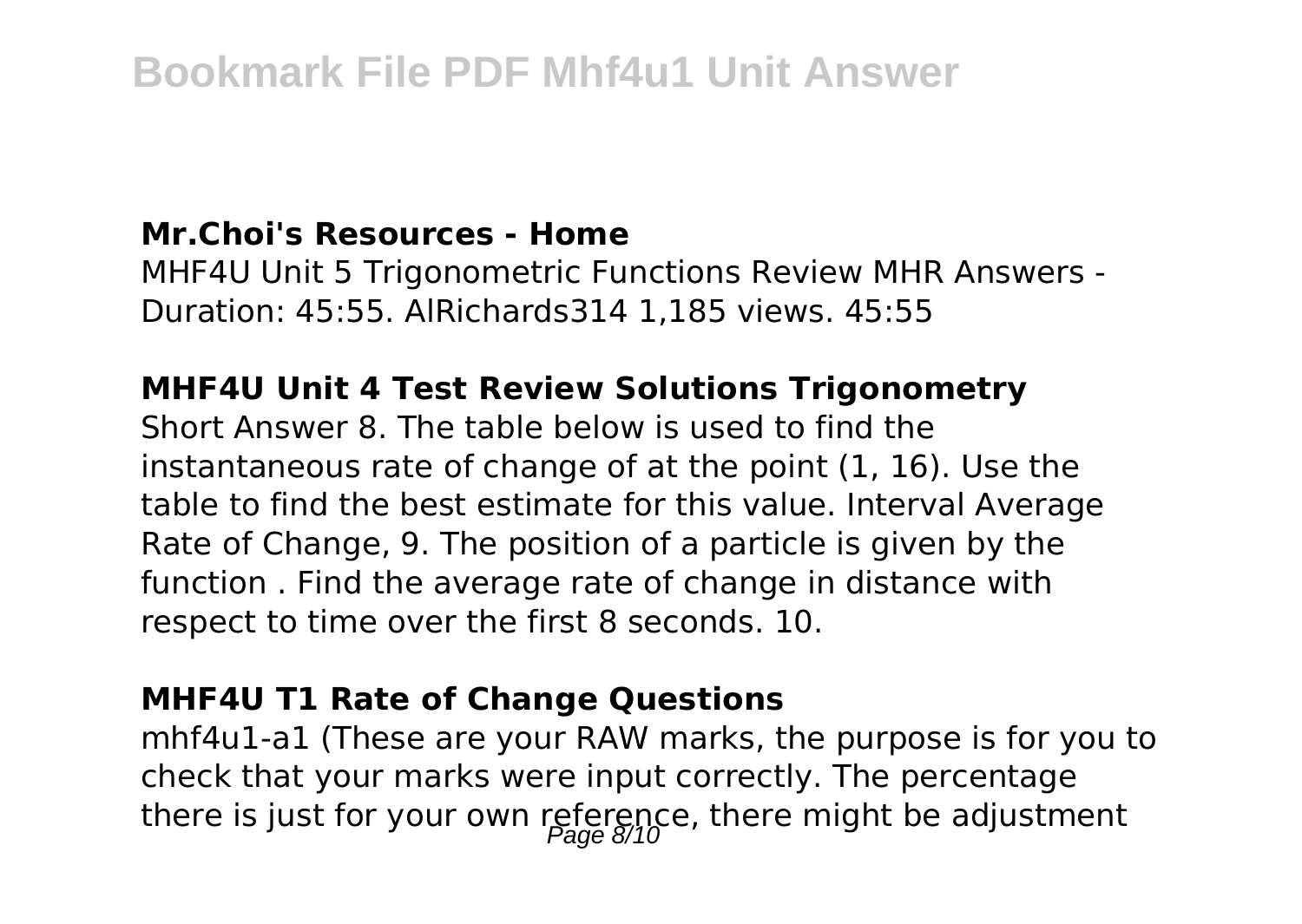of the weightings at the end of the semester.)

## **MHF4U - University of Toronto**

MHF4U Unit 2 Advanced Polynomial and Rational Functions Review Answers - Duration: 36:44. AlRichards314 2,350 views. 36:44.

# **MHF4U Unit 1 Review MHR Polynomial Functions Solutions**

Unit One Test Solutions: Page 1 Page 2 Page 3 Page 4 Unit One: Functions Quiz Monday September 10th Test Friday September 14th Quiz Answer Key Homework Outline: 1.1 – Functions p. 12 #5, 6, 12, 15 1.2 – Exploring Absolute Value p. 16 #3-7 1.3 – Properties of Graphs & Functions p. 24 #6-7ac, 8-10, 12

#### **MHF4U Fall 2018 - Mrs. Samson**

View Test Prep - unit-7-test.pdf from SCIENCE SBI-3U1 at London